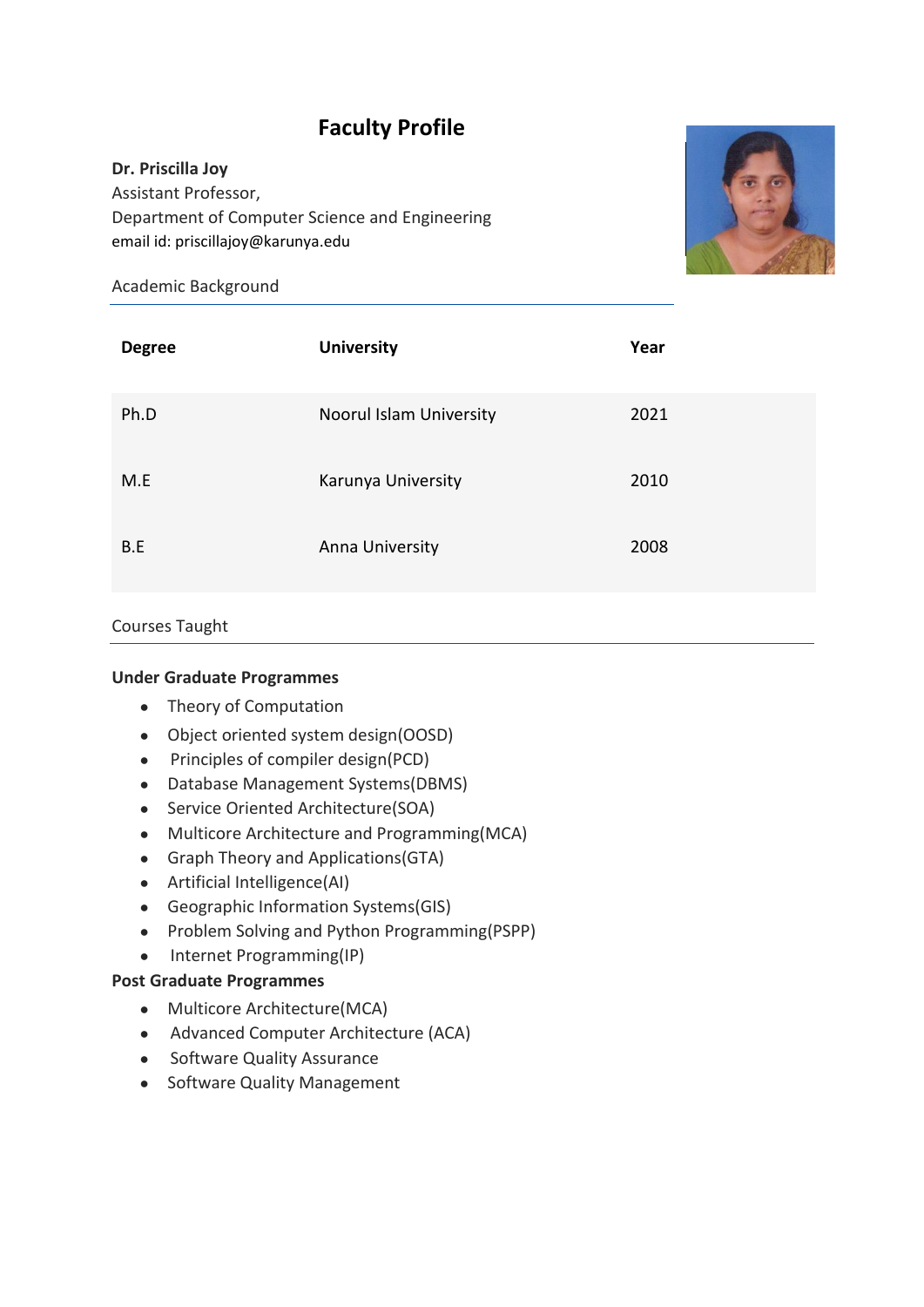#### Research Interests

- Wireless Sensor Networks
- Wireless Security
- Internet of Things
- Artificial Intelligence
- Machine Learning

#### Most recent Publications

- 1. R.Priscilla Joy, J.Dheeba, "Preemptive EDF And Round Robin Scheduling Schemes For Real Time Wireless Networks", IOSR Journal of Computer Engineering (IOSR-JCE), e-ISSN: 2278-0661, ISSN: 2278-8727, pp. 26-32.
- 2. R. Priscilla Joy, J. Dheeba, "ITF Packet Scheduling Scheme for Wireless Sensor Networks", International Journal of Control Theory and Applications, ISSN: 0974-5572, Volume 9, No. 7, pp. 3307-3314, 2016. (Scopus)
- 3.
- R. Priscilla Joy, J. Dheeba, "Scheduling Schemes in Dynamic Multilevel Packet Scheduling In WSN", International Journal of Recent Technology and Engineering (IJRTE), ISSN: 2277-3878, Volume 8, Issue 2, July 2019. (Scopus)
- 4. R. Priscilla Joy, J. Dheeba, "Improved Priority Through Enhanced DMP Scheduling for Wireless Sensor Networks" National Conference on Emerging Trends in Applied Science and Technology (ETAST'15), conducted at Noorul Islam Centre for Higher Education, Kumaracoil, Kanyakumari, Tamilnadu on March 18th, 2015.
- 5. R. Priscilla Joy, J. Dheeba, "CW-DMP Scheduling for Wireless Sensor Networks", National Conference on Advances in Informatics and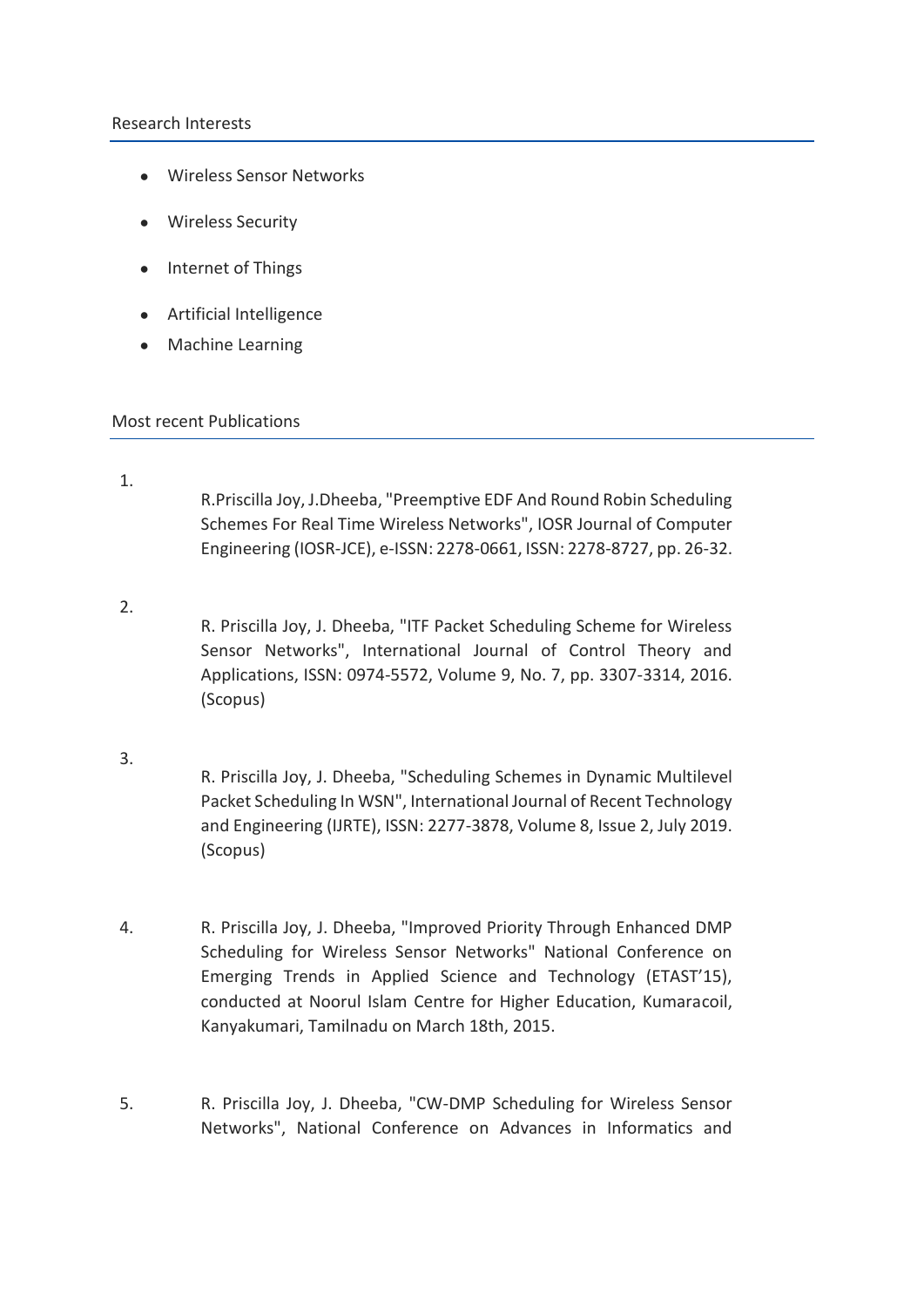Computing Technology, conducted at College of Engineering Perumon, Perinad, Kollam, Kerala on 30th-31st March 2016.

- 6. R. Priscilla Joy, J. Dheeba, "Enhanced DMP Scheduling for Wireless Sensor Networks", Presented a Paper in IEEE conference in Global Conference on Communication Technologies (GCCT 2015), conducted at Noorul Islam Centre for Higher Education, Kumaracoil, Kanyakumari, Tamilnadu on 23r d-24th April 2015. [Scopus]
- 7. R. Priscilla Joy, J. Dheeba, "ITF Packet Scheduling Scheme for Wireless Sensor Networks", Presented a Paper in International Conference on Innovative Trends in P-1 Engineering, Science and Management (NICESM 2016), conducted at Noorul Islam Centre for Higher Education, Kumaracoil, Kanyakumari, Tamilnadu on 26th-27th February 2016.
- 8. R. Priscilla Joy, J. Dheeba, "Preemptive EDF and Round Robin Scheduling Schemes for Real Time Wireless Networks", Presented a paper in International Conference on Future Technology in Engineering (ICFTE2016), conducted at College of Engineering Perumon, Perinad, Kollam, Kerala on 24th October 2015.
- 9. R. Priscilla Joy, J. Dheeba, "IPS Packet Scheduling Scheme for Wireless Sensor Networks", Presented a Paper in International Conference on Signal Processing and Communication (ICSPC '17), conducted at Karunya University, Coimbatore, Tamilnadu, on 28th-29th July 2017. [Scopus]

#### Projects Guided

- Improved security in wireless networks
- Enhanced EAP-Based Pre-Authentication For Fast and Secure Inter-ASN Handovers in MANET
- Enhanced DMP Packet Scheduling for Wireless Sensor Networks